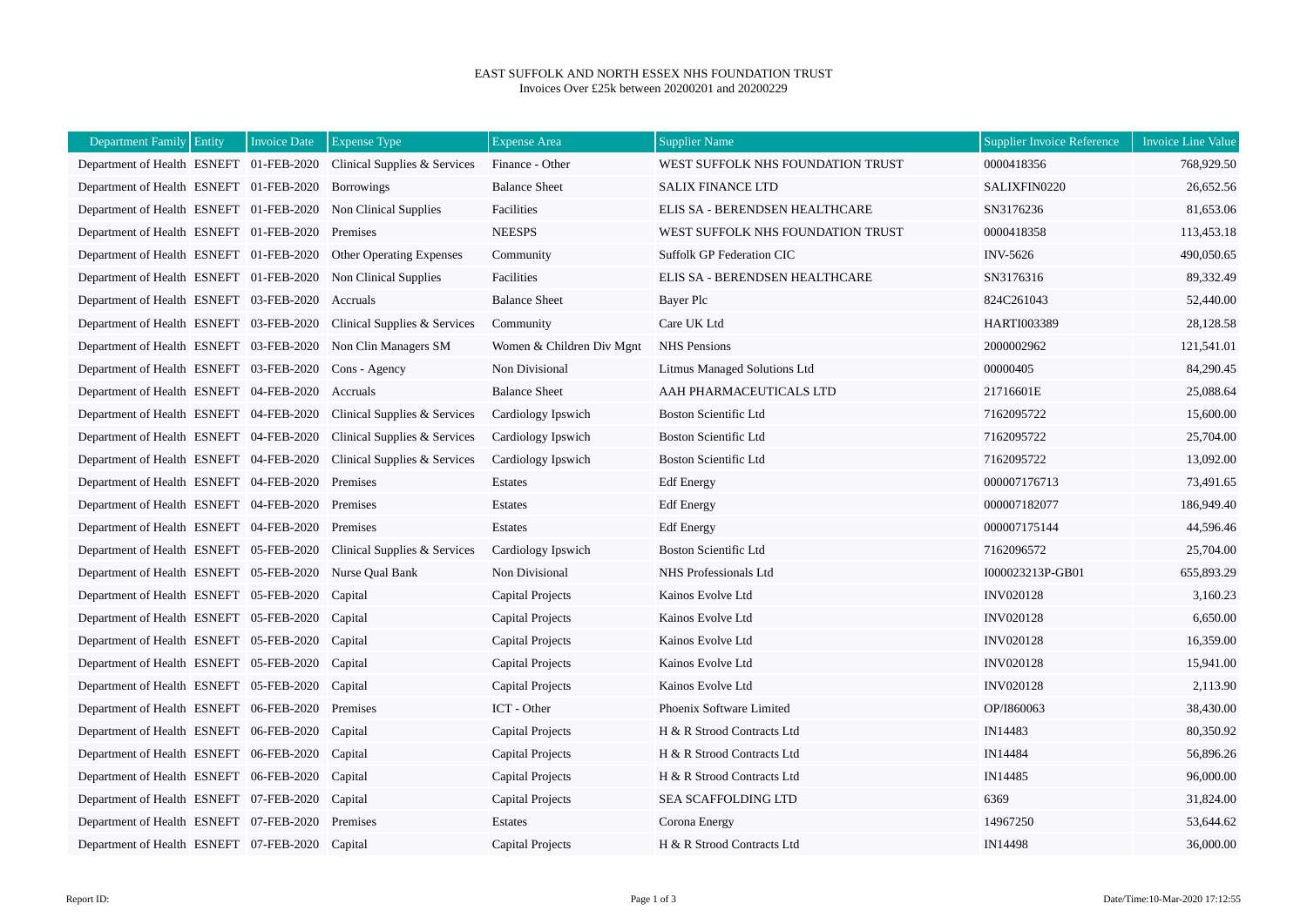| Department Family Entity                               | <b>Invoice Date</b> | <b>Expense Type</b>                                                  | <b>Expense Area</b>        | <b>Supplier Name</b>                     | <b>Supplier Invoice Reference</b> | Invoice Line Value |
|--------------------------------------------------------|---------------------|----------------------------------------------------------------------|----------------------------|------------------------------------------|-----------------------------------|--------------------|
| Department of Health ESNEFT 07-FEB-2020                |                     | <b>Trade Payables</b>                                                | <b>Balance Sheet</b>       | NHS Supply Chain (101)                   | 1010222630                        | 229,284.03         |
| Department of Health ESNEFT 07-FEB-2020 Trade Payables |                     |                                                                      | <b>Balance Sheet</b>       | NHS Supply Chain (101)                   | 1010222630                        | 122.81             |
| Department of Health ESNEFT 07-FEB-2020                |                     | <b>Trade Payables</b>                                                | <b>Balance Sheet</b>       | NHS Supply Chain (101)                   | 1010222630                        | 2,731.75           |
| Department of Health ESNEFT 07-FEB-2020                |                     | Capital                                                              | Capital Projects           | CEMPLAS WATERPROOFING & CONCRETE REPAIRS | $\overline{2}$                    | 58,801.19          |
| Department of Health ESNEFT 07-FEB-2020                |                     | Nurse Qual Agency                                                    | Non Divisional             | NHS Professionals Ltd                    | I000023312P-GB01                  | 122,275.97         |
| Department of Health ESNEFT 07-FEB-2020                |                     | Premises                                                             | Estates                    | Corona Energy                            | 14967266                          | 29,573.60          |
| Department of Health ESNEFT 10-FEB-2020 Accruals       |                     |                                                                      | <b>Balance Sheet</b>       | Bayer Plc                                | 824C262146                        | 52,440.00          |
| Department of Health ESNEFT 10-FEB-2020                |                     | Other Operating Expenses                                             | ICT - eHealth              | Csc Computer Sciences Ltd                | 5278010250                        | 65,330.93          |
| Department of Health ESNEFT 10-FEB-2020                |                     | <b>Other Operating Expenses</b>                                      | ICT - eHealth              | Csc Computer Sciences Ltd                | 527010250                         | 65,330.93          |
| Department of Health ESNEFT 10-FEB-2020                |                     | Premises                                                             | <b>ICT</b> - Operations    | Proact It UK Ltd                         | <b>UKCI176650</b>                 | 5,538.45           |
| Department of Health ESNEFT 10-FEB-2020 Premises       |                     |                                                                      | <b>ICT</b> - Operations    | Proact It UK Ltd                         | <b>UKCI176650</b>                 | 26,489.69          |
| Department of Health ESNEFT 10-FEB-2020                |                     | Premises                                                             | <b>ICT</b> - Operations    | Proact It UK Ltd                         | <b>UKCI176650</b>                 | 9,652.80           |
| Department of Health ESNEFT 10-FEB-2020                |                     | Premises                                                             | Estates                    | <b>Edf</b> Energy                        | 000007220112                      | 25,032.46          |
| Department of Health ESNEFT 11-FEB-2020                |                     | Clinical Supplies & Services                                         | Estates                    | NHS Supply Chain (201)                   | 2010006198                        | 7,173.60           |
| Department of Health ESNEFT 11-FEB-2020                |                     | Clinical Supplies & Services                                         | Estates                    | NHS Supply Chain (201)                   | 2010006198                        | 1,422.96           |
| Department of Health ESNEFT 11-FEB-2020                |                     | Clinical Supplies & Services                                         | Estates                    | NHS Supply Chain (201)                   | 2010006198                        | 1,422.96           |
| Department of Health ESNEFT 11-FEB-2020                |                     | Clinical Supplies & Services                                         | Estates                    | NHS Supply Chain (201)                   | 2010006198                        | 2,775.36           |
| Department of Health ESNEFT 11-FEB-2020                |                     | Clinical Supplies & Services                                         | Estates                    | NHS Supply Chain (201)                   | 2010006198                        | 2,822.40           |
| Department of Health ESNEFT 11-FEB-2020                |                     | Clinical Supplies & Services                                         | Estates                    | NHS Supply Chain (201)                   | 2010006198                        | 1,422.96           |
| Department of Health ESNEFT 11-FEB-2020                |                     | Clinical Supplies & Services                                         | Estates                    | NHS Supply Chain (201)                   | 2010006198                        | 4,116.00           |
| Department of Health ESNEFT 11-FEB-2020                |                     | Clinical Supplies & Services                                         | Estates                    | NHS Supply Chain (201)                   | 2010006198                        | 3,822.00           |
| Department of Health ESNEFT 11-FEB-2020                |                     | Clinical Supplies & Services                                         | Estates                    | NHS Supply Chain (201)                   | 2010006198                        | 6,938.40           |
| Department of Health ESNEFT 11-FEB-2020                |                     | Clinical Supplies & Services                                         | Estates                    | NHS Supply Chain (201)                   | 2010006198                        | 6,938.40           |
| Department of Health ESNEFT 11-FEB-2020                |                     | Clinical Supplies & Services                                         | Estates                    | NHS Supply Chain (201)                   | 2010006198                        | 4,939.20           |
| Department of Health ESNEFT 11-FEB-2020                |                     | Clinical Supplies & Services                                         | Estates                    | NHS Supply Chain (201)                   | 2010006198                        | 4,939.20           |
| Department of Health ESNEFT 11-FEB-2020                |                     | Cons - Agency                                                        | Non Divisional             | Litmus Managed Solutions Ltd             | 00000408                          | 266,617.90         |
| Department of Health ESNEFT 11-FEB-2020                |                     | Capital                                                              | Capital Projects           | Fujifilm Sonosite Ltd                    | 380361                            | 81,600.00          |
| Department of Health ESNEFT 13-FEB-2020                |                     | Accruals                                                             | <b>Balance Sheet</b>       | Janssen Cilag Ltd                        | 930630462                         | 31,449.70          |
| Department of Health ESNEFT 13-FEB-2020                |                     | <b>Trade Payables</b>                                                | <b>Balance Sheet</b>       | Hmrc                                     | 475PC01414768M10                  | 85,130.13          |
| Department of Health ESNEFT 13-FEB-2020                |                     | <b>Social Security Costs</b>                                         | <b>Balance Sheet</b>       | Hmrc                                     | 475PC01414768M10                  | 11,347.42          |
| Department of Health ESNEFT 13-FEB-2020                |                     | <b>Social Security Costs</b>                                         | <b>Balance Sheet</b>       | Hmrc                                     | 475PC01414768M10                  | 35,745.77          |
| Department of Health ESNEFT 13-FEB-2020                |                     | <b>Other Payables</b>                                                | <b>Balance Sheet</b>       | Hmrc                                     | 475PC01414768M10                  | 529.00             |
|                                                        |                     | Department of Health ESNEFT 13-FEB-2020 Clinical Supplies & Services | Therapies & Rehabilitation | WEST SUFFOLK NHS FOUNDATION TRUST        | 0000418892                        | 36,607.00          |